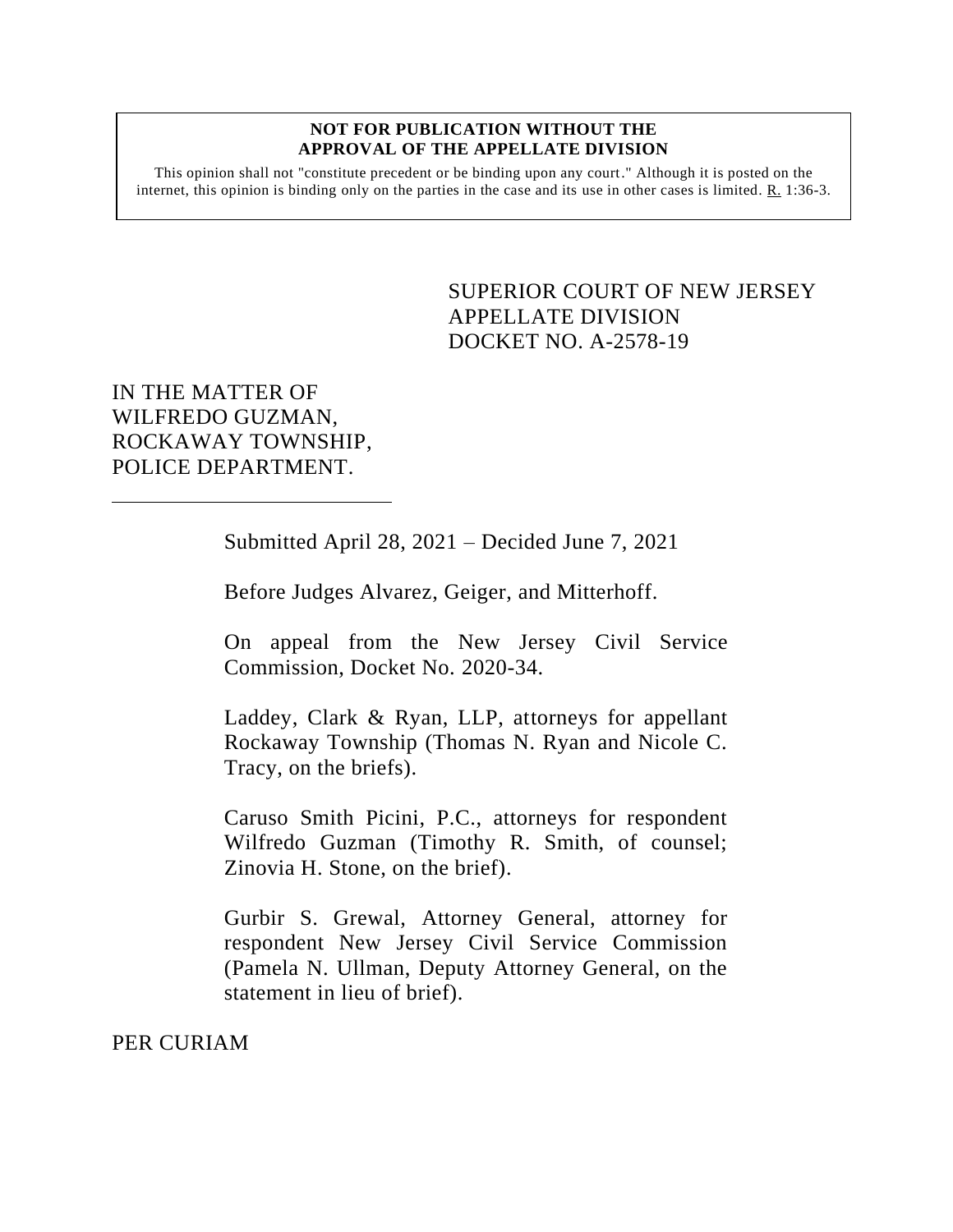Rockaway Township appeals from the January 15, 2020 Civil Service Commission (Commission) final agency decision that the Township could not impose disgorgement of six months of Wilfredo Guzman's accrued benefits, or 1040 hours of accrued leave time, as a N.J.S.A. 11A:2-20 penalty. We affirm.

The Township issued a final notice of disciplinary action (FNDA) on June 10, 2019, terminating defendant from his employment as a police officer effective from the date of his suspension, April 24, 2017, and fining him the equivalent of 1040 hours. Guzman appealed from the FNDA directly to the Office of Administrative Law (OAL), as authorized by N.J.S.A. 40A:14-200 to -212. The statutes permit a police officer appealing the imposition of discipline to file directly with the OAL and the Commission simultaneously, "to facilitate the timely rendering of a final determination." In re Restrepo, Dep't of Corrs., 449 N.J. Super. 409, 418-19 (App. Div. 2017).

The termination was triggered by defendant's guilty pleas to two counts of second-degree official misconduct, N.J.S.A. 2C:30-2(a). Those offenses were included in two indictments charging Guzman with two counts of seconddegree sexual assault, N.J.S.A.  $2C:14-2(c)(4)$ ; a total of ten counts of seconddegree official misconduct, N.J.S.A. 2C:30-2(a); and five counts of third-degree endangering the welfare of a child, N.J.S.A. 2C:24-4(b)(5)(B) and N.J.S.A.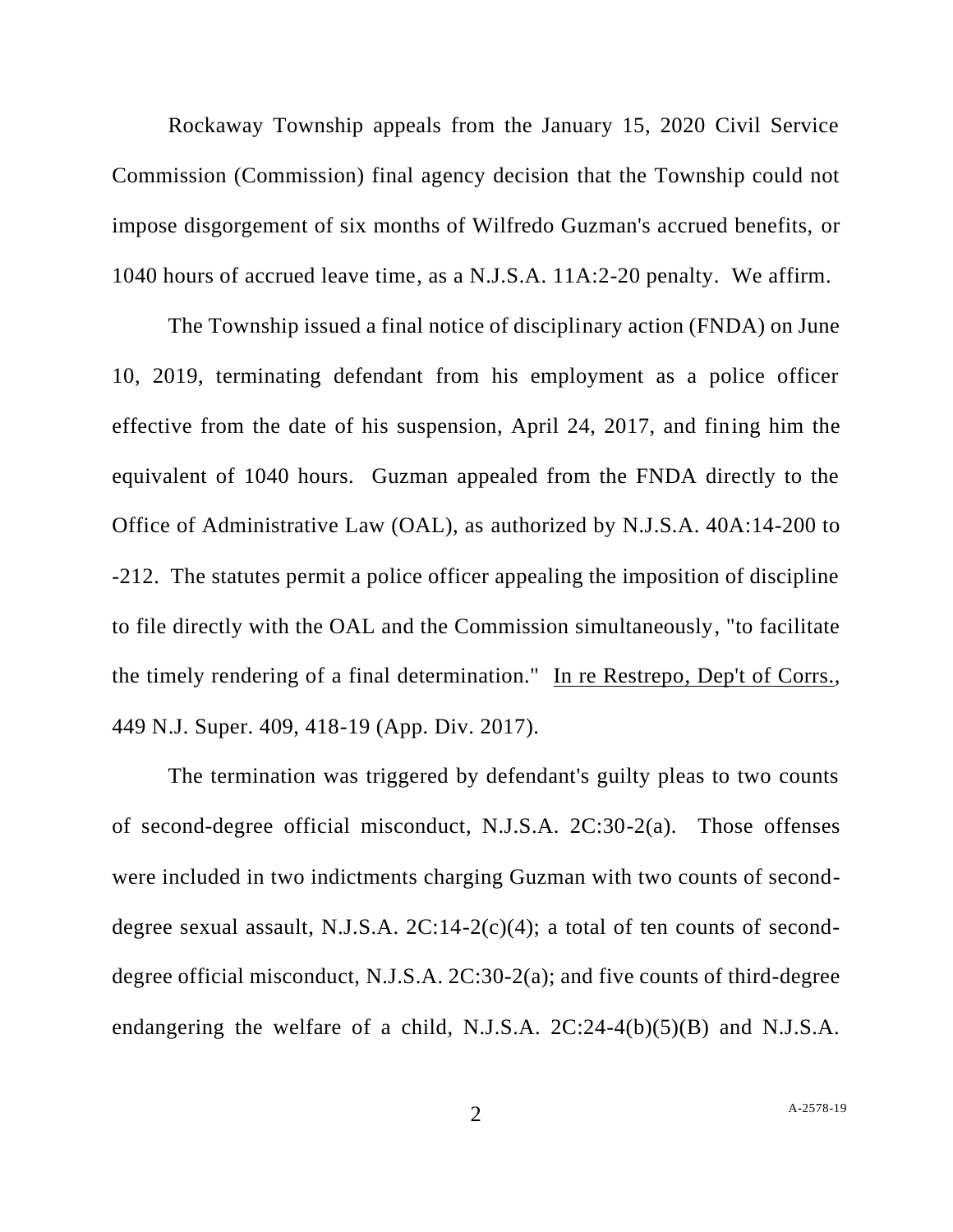$2C:24-4(a)$ . It was alleged that, on at least one occasion, the sexual misconduct with a minor took place while Guzman was on duty in one of the department's satellite locations.

The ALJ ruled that, regardless of the troubling nature of the charges, the disgorgement of accrued benefits sought by the Township did not fit into any category of discipline authorized by the Civil Service Act, N.J.S.A. 11A:2-20, or implementing regulations. Restitution is authorized, but, the ALJ explained, Commission practice was to impose fines only to cover the "cost of lost or damaged property" or "additional costs . . . incurred because of the employee's conduct . . . ." Since the Township "suspended Guzman without pay, and [he] did not agree to a fine," and the Township was not seeking restitution for property or costs, there was no basis to fine petitioner the pre-suspension benefits. The ALJ also determined the Township did not prove petitioner breached any fiduciary duty in connection with benefits accrued over the sixmonth period, because petitioner only pled guilty to offenses occurring on two separate days. The Commission adopted the ALJ's findings.

On appeal, the Township raises the following points:

3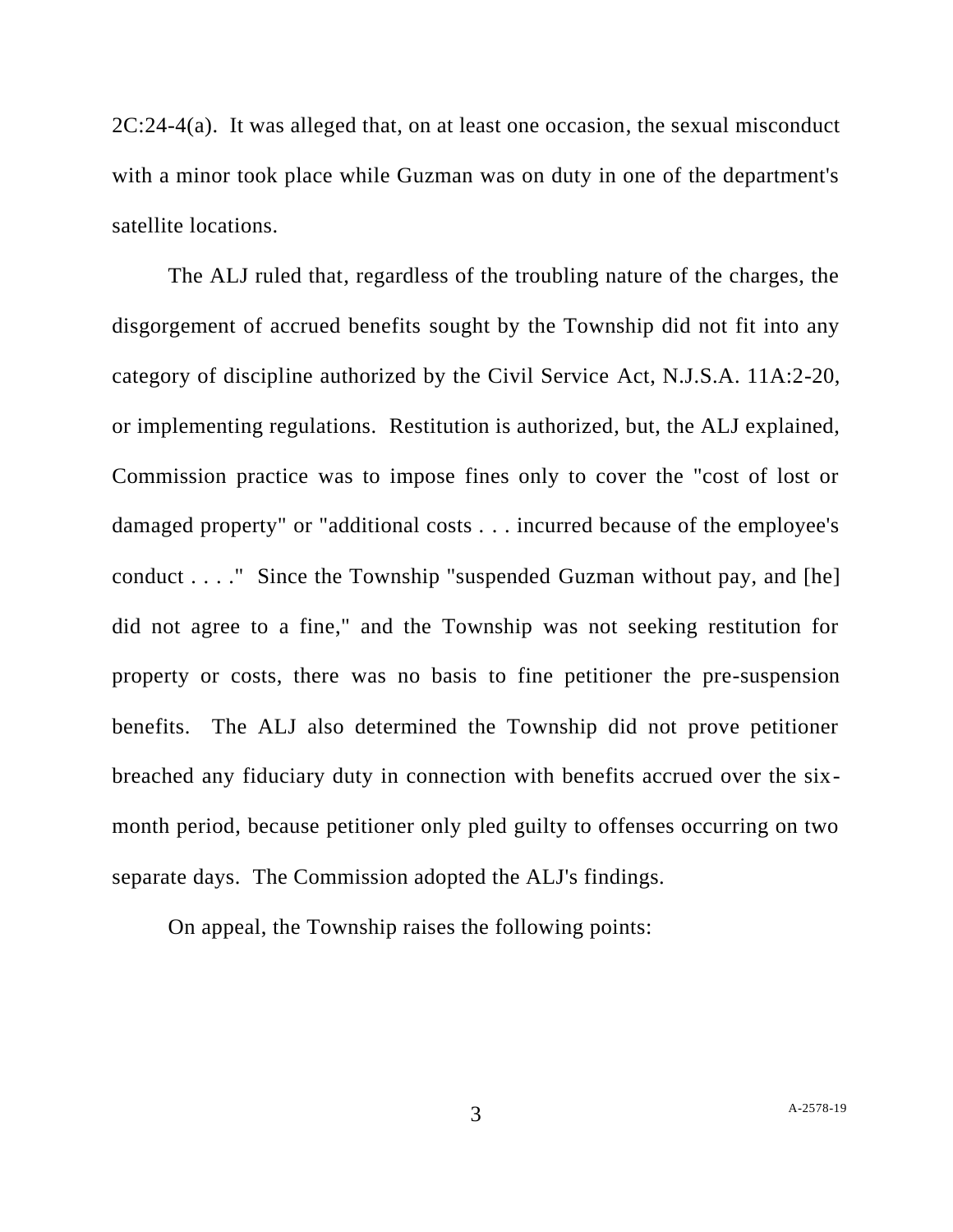### POINT I

THE COMMISSION ERRED AND ITS FINAL ADMINISTRATIVE ACTION MUST BE REVERSED.

### POINT II

GUZMAN FAILED TO PERFORM HIS DUTIES AS A POLICE OFFICER DURING THE PERIOD IN WHICH HE ENGAGED IN EGREGIOUS, CRIMINAL CONDUCT.

# POINT III

THE IMPOSITION OF A FINE AGAINST GUZMAN AS RESTITUTION IS EXPRESSLY AUTHORIZED BY STATUTE.

# POINT IV

# BECAUSE GUZMAN BREACHED HIS DUTY OF LOYALTY TO THE TOWNSHIP, IMPOSITION OF THE AT-ISSUE FINE IS PROPER.

"In order to reverse an agency's judgment, an appellate court must find the agency's decision to be 'arbitrary, capricious, or unreasonable, or [] not supported by substantial credible evidence in the record as a whole.'" In re Stallworth, 208 N.J. 182, 194 (2011) (alteration in original) (quoting Henry v. Rahway State Prison, 81 N.J. 571, 579-80 (1980)). To determine whether an action is arbitrary, capricious, or unreasonable, the court will examine: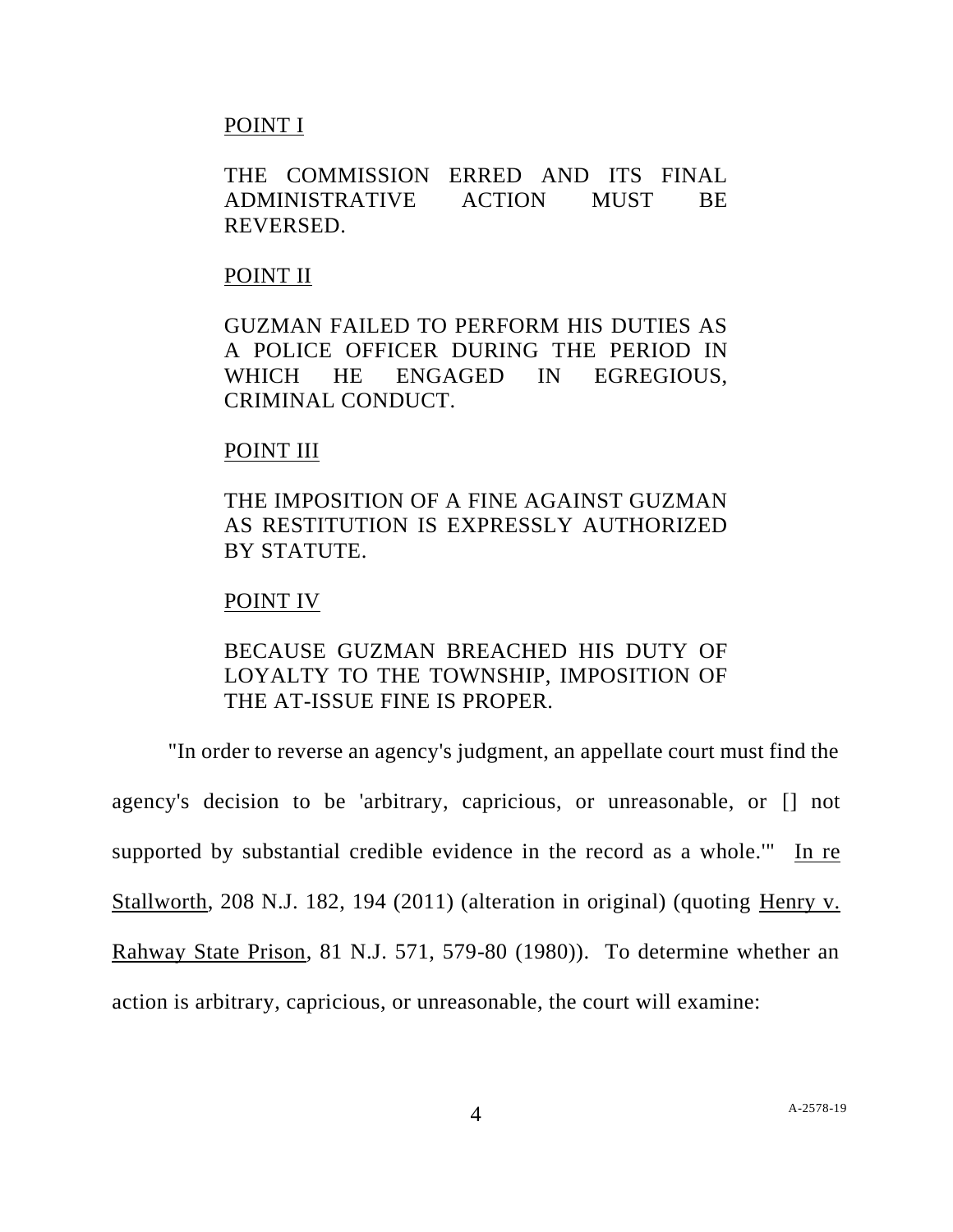(1) whether the agency's action violates express or implied legislative policies, that is, did the agency follow the law;

(2) whether the record contains substantial evidence to support the findings on which the agency based its action; and

(3) whether in applying the legislative policies to the facts, the agency clearly erred in reaching a conclusion that could not reasonably have been made on a showing of the relevant factors.

[Allstars Auto Grp., Inc. v. N.J. Motor Vehicle Comm'n, 234 N.J. 150, 157 (2018) (quoting Stallworth, 208 N.J. at 194).]

Appellate review calls for "deference . . . to policymaking and factfinding, and to a lesser extent, to statutory interpretation by an agency." In re Distrib. of Liquid Assets upon Dissolution of Union Cnty. Reg'l High Sch. Dist. No. 1, 168 N.J. 1, 10-11 (2001). "An appellate court 'defer[s] to an agency's interpretation of . . . [a] regulation, within the sphere of [its] authority, unless the interpretation is "plainly unreasonable."'" In re Eastwick Coll. LPN-to-RN Bridge Program, 225 N.J. 533, 541 (2016) (alterations in original) (quoting U.S. Bank, N.A. v. Hough, 210 N.J. 187, 200 (2012)). "[A]dministrative agencies are allowed some leeway to permit them to fulfill their assigned responsibilities," so "a reviewing court should strive to 'give substantial deference to the interpretation [the] agency gives to a statute that the agency is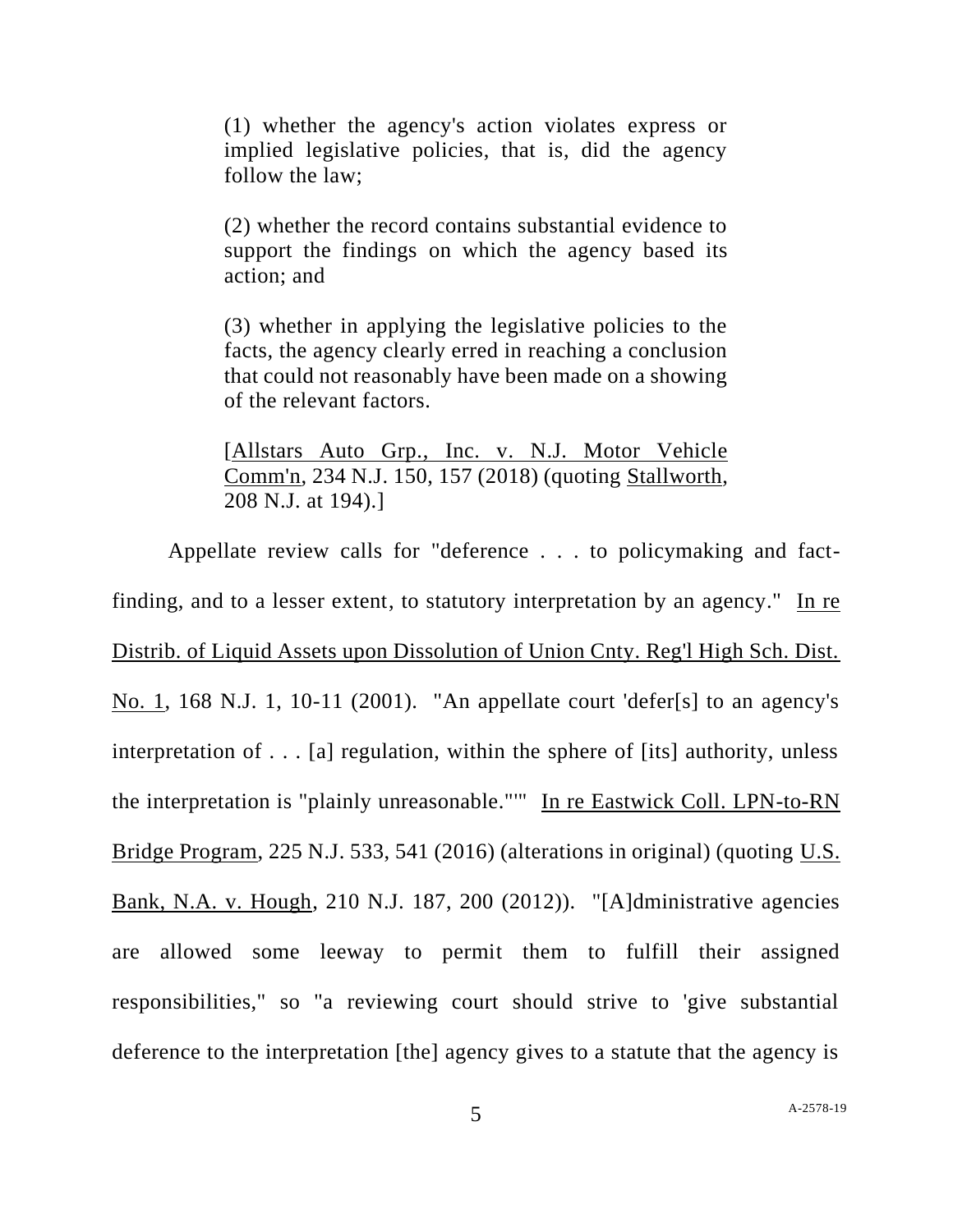charged with enforcing.'" In re Virtua-W. Jersey Hosp. Voorhees for a Certificate of Need, 194 N.J. 413, 423 (2008) (second alteration in original) (quoting Saint Peter's Univ. Hosp. v. Lacy, 185 N.J. 1, 15 (2005)).

The protocols for disciplinary actions against public employees in civil service jurisdictions are prescribed by the Civil Service Act. N.J.S.A. 11A:2- 20; N.J.S.A. 11A:2-15; N.J.A.C. 4A:2-2.4. The Township had no entitlement to restitution of this type under these sections. In support of its position, as it did in the earlier proceedings, the Township cites to precedent having no bearing on this matter, such as the Crime Victim's Bill of Rights, N.J.S.A. 52:4B-34 to -38.

Generally, in the criminal context, "[r]estitution is proper only when the loss sustained by a victim is the direct result of the criminal offense." State v. Topping, 248 N.J. Super. 86, 89 (App. Div. 1991). "[A]ctual loss from defendant's actions must be demonstrated." State v. Martinez, 392 N.J. Super. 307, 318 (App. Div. 2007).

As the Township is not the direct victim of petitioner's crimes, it would not be appropriate to award it restitution pursuant to the Crime Victim's Bill of Rights, the Attorney General's Standards for Crime Victims, or the Attorney General's Standards for Sexual Assault Victims. We have previously explained that under the Crime Victim's Bill of Rights, for example, restitution should flow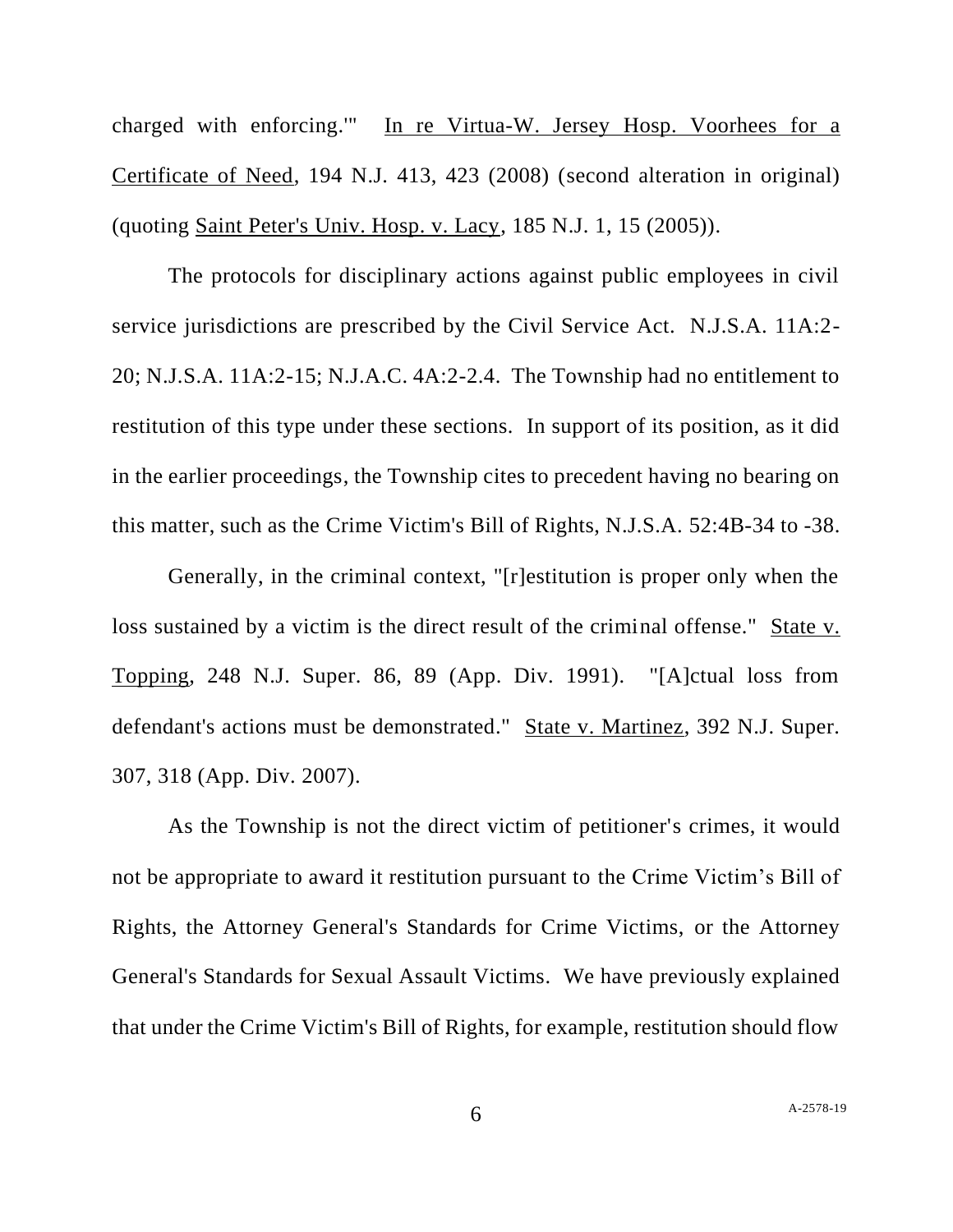to the victim. Felicioni v. Admin. Off. of Cts., 404 N.J. Super. 382, 394 (App. Div. 2008).

Restitution is authorized discipline under the Civil Service Act. See N.J.S.A. 11A:2-20. The flaw in the Township's argument, however, is that no provision in the law authorizes disgorgement of accrued leave benefits, a form of sanction the Township attempts to disguise as "restitution."

The Commission is authorized to impose fines on police officers in civil service jurisdictions only if it is a sanction chosen by the employee, in lieu of a suspension, or a form of restitution. N.J.S.A. 11A:2-20.

The Commission has promulgated the following rule concerning fines:

(c) An appointing authority may only impose a fine as follows:

1. As a form of restitution;

2. In lieu of a suspension, when the appointing authority establishes that a suspension of the employee would be detrimental to the public health, safety or welfare; or

3. Where an employee has agreed to a fine as a disciplinary option.

[N.J.A.C. 4A:2-2.4(c).]

The regulation faithfully tracks the plain language of N.J.S.A. 11A:2-20.

The Commission's interpretation of the legislative mandate as excluding the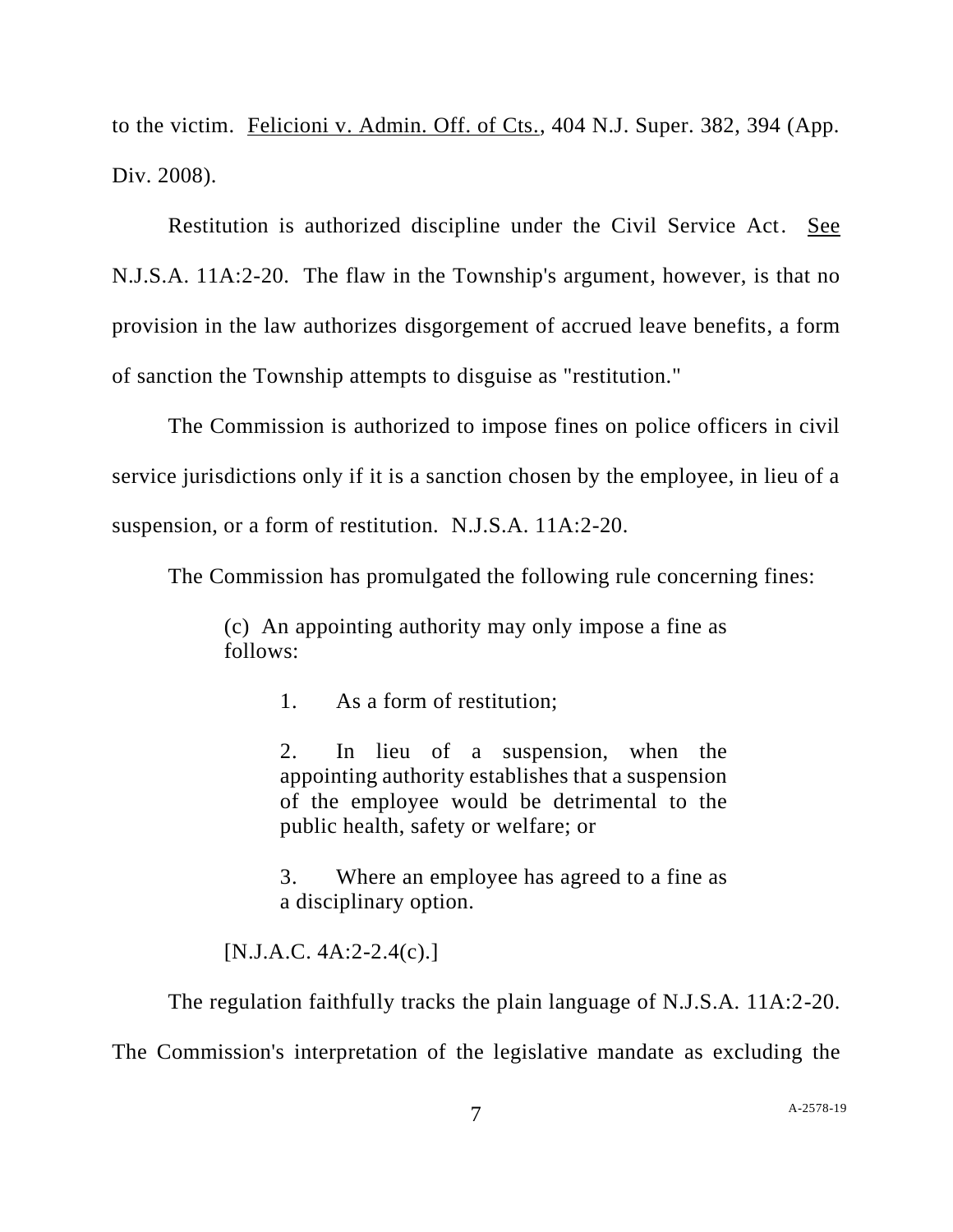sanction the Township levied against Guzman is entitled to great deference. In re Virtua, 194 N.J. at 423.

"A State agency's interpretation of its own regulations is presumed to be valid." In re Hearn, 417 N.J. Super. 289, 299 (App. Div. 2010). The interpretation will stand unless "plainly unreasonable" because of the "experience and specialized knowledge [the agency brings] to its task of administering and regulating a legislative enactment within its field of expertise." Eastwick Coll., 225 N.J. at 542 (quoting In re Election Law Enf't Comm'n Advisory Op. No. 01-2008, 201 N.J. 254, 262 (2010)). "To apply the 'plainly unreasonable' standard, [this court] first consider[s] the words of the statute, affording to those words 'their ordinary and commonsense meaning,'" and uses the same tools it would when interpreting a statute. Ibid. (quoting In re Election, 201 N.J. at 263).

Regulations are given the effect of their plain language in the context of the entire regulatory scheme. J.H. v. R & M Tagliareni, LLC, 239 N.J. 198, 214 (2019). Only "[w]here there is ambiguity, or where a literal reading would lead to an absurd result, [may the interpretation be informed by extrinsic] evidence of the meaning the drafter has assigned." Newton Med. Ctr. v. D.B., 452 N.J. Super. 615, 621 (App. Div. 2018) (quoting In re N.J. State Funeral Dirs. Ass'n,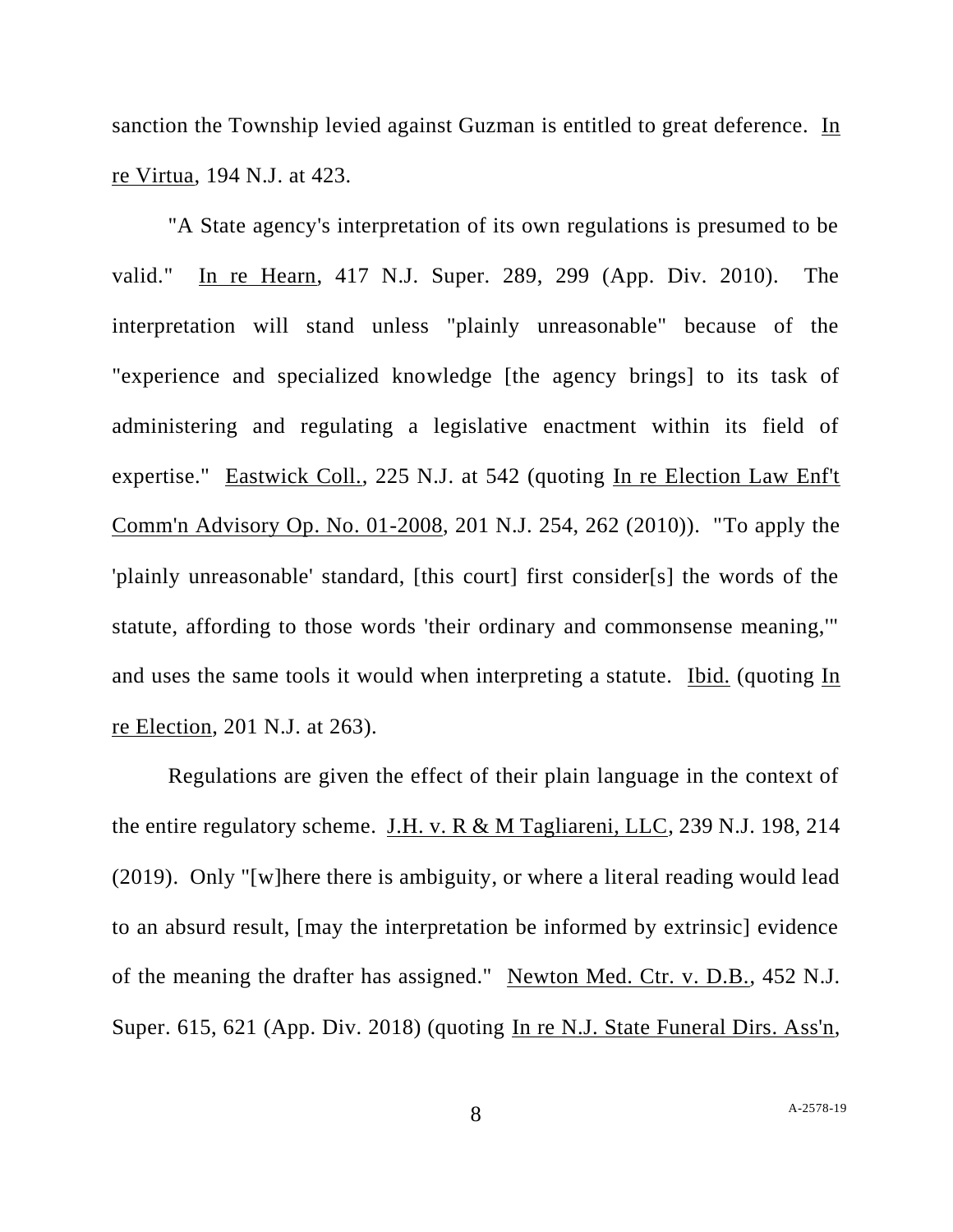427 N.J. Super. 268, 274 (App. Div. 2012)). This includes relying on the "longstanding meaning ascribed to the language by the agency charged with its enforcement." Bedford v. Riello, 195 N.J. 210, 222 (2008); Eastwick Coll., 225 N.J. at 542.

N.J.A.C. 4A:2-2.4, like the underlying statute, authorizes the imposition of a fine "[a]s a form of restitution." The ALJ's opinion, adopted by the Commission, determined restitution was only appropriate to reimburse the Township for damaged property or expenses, neither of which was present here.

The ALJ looked to past cases to make this determination. Although we agree that an agency's longstanding practice is enlightening where disputed language is unclear, the regulation mirrored the language of the statute and was explicit. It uses a term of art: "restitution." See Restatement (Third) of Restitution § 1 cmt. c, at 6 (Am. Law Inst. 2010). When we construe statutes, we give "meaning to the term of art the Legislature selected." In re Plan for the Abolition of the Council on Affordable Hous., 214 N.J. 444, 470 (2013); see also State v. Sailor, 355 N.J. Super. 315, 323-24 (App. Div. 2001) (using the term of art definition where restitution was a statutorily authorized remedy).

"Restitution is defined as the 'return or restoration of some specific thing to its rightful owner or status; compensation for benefits derived from a wrong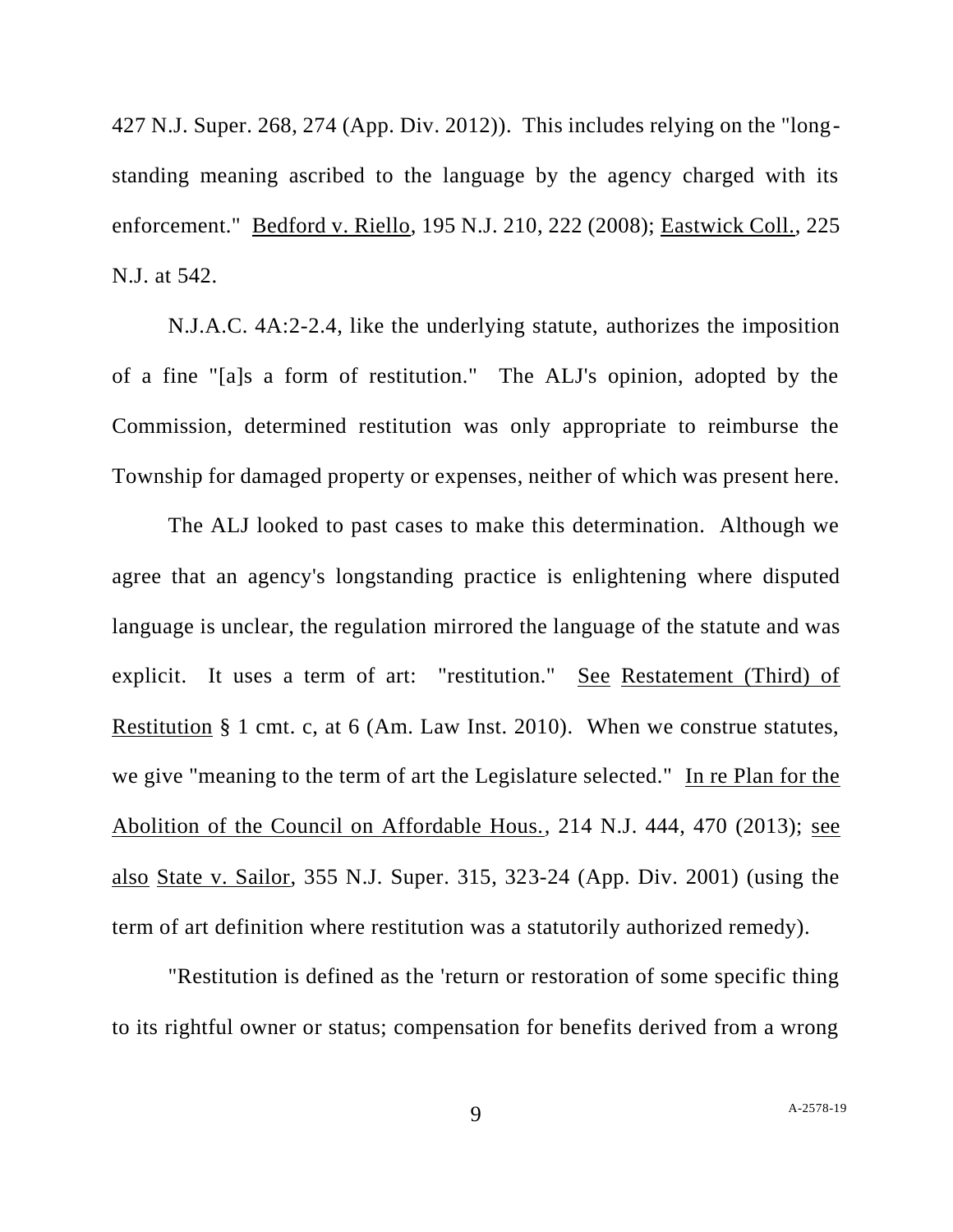done to another; compensation or reparation for the loss caused to another.'" Sailor, 355 N.J. Super. at 324 (quoting Black's Law Dictionary 1315 (7th ed. 1999)). It is especially appropriate when "employed to deter improper conduct" and unjust enrichment at the expense of taxpayers. Thompson v. Atlantic City, 190 N.J. 359, 383 (2007). But the outlines of unjust enrichment at the expense of taxpayers are not apparent from the record.

Restitution is more expansive than reimbursement for damaged property or costs due to the employee's conduct, so the ALJ did not have a statutory or regulatory basis to narrow the term. However, there is no New Jersey law squarely on point determining whether restitution and disgorgement are distinct remedies. Most cases refer to them separately, saying either "restitution and disgorgement" or "restitution or disgorgement." See Edwards v. Prudential Prop. and Cas. Co., 357 N.J. Super. 196, 202 (App. Div. 2003) (explaining plaintiffs sought "disgorgement and restitution of defendants' 'wrongful profits and revenue'"); Bhagat v. Bhagat, 217 N.J. 22, 27 (2014) (explaining plaintiffs sought "disgorgement or restitution of funds and property").

If the relief the Township seeks is characterized as disgorgement, it would fall outside the scope of the statute and the corresponding regulation. We have previously said, "[d]isgorgement is designed to deprive the wrongdoer of all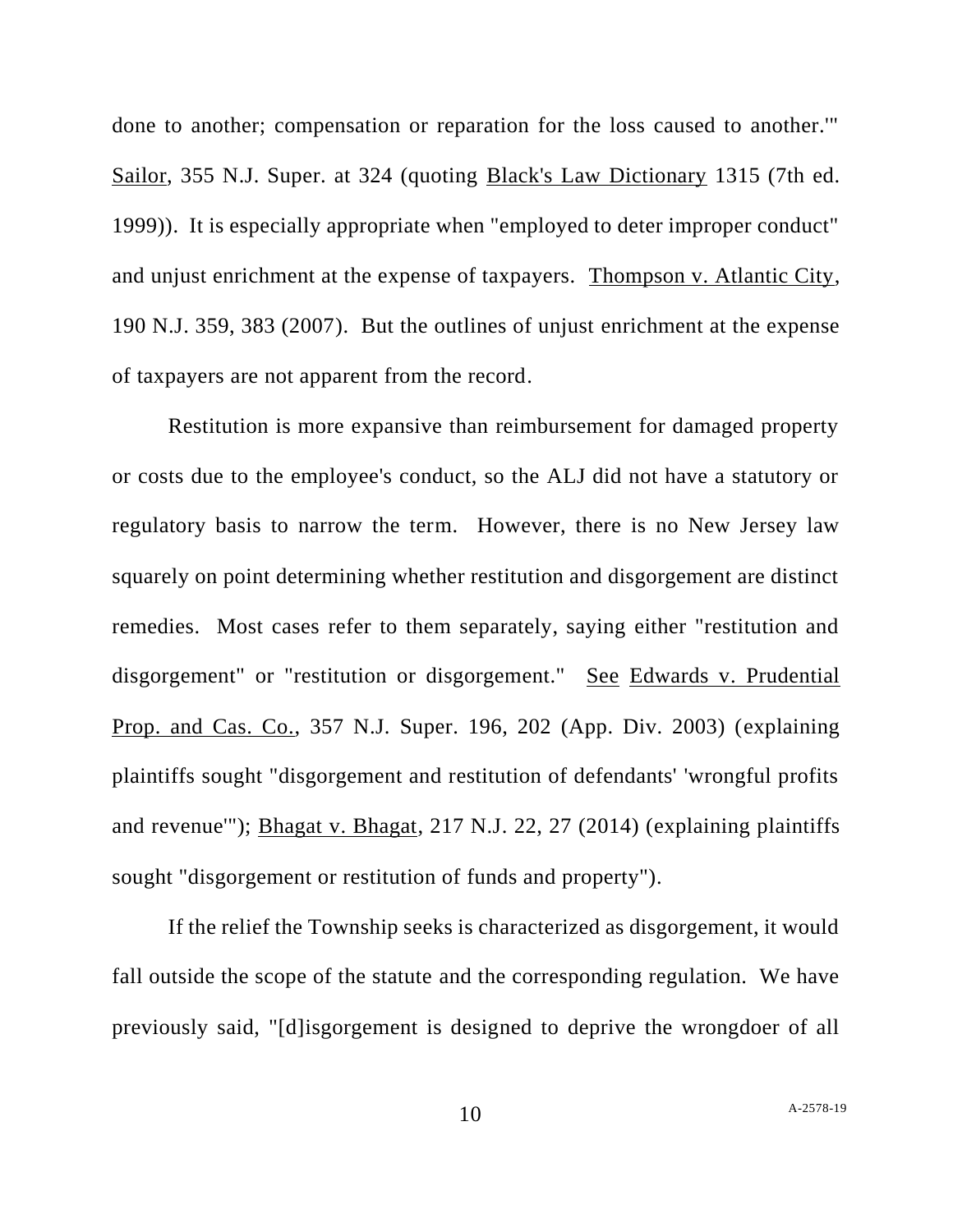gains flowing from the wrong rather than to compensate the victim of the fraud. In modern legal usage the term has frequently been extended to include a dimension of deterrence." Cnty. of Essex v. First Union Nat. Bank, 373 N.J. Super. 543, 553 (App. Div. 2004) (quoting Warren v. Century Bankcorporation, Inc., 741 P.2d 846, 852 (Okla. 1987)), aff'd in part, rev'd on other grounds, 186 N.J. 46, 58 (2006).

Admittedly, disgorgement is an appropriate form of criminal restitution because it has a deterrent effect. See Felicioni, 404 N.J. Super. at 394-395 ("Like punishment, rehabilitation and deterrence, the other aims of criminal restitution, disgorgement of the ill-gotten gain[s] is a far[-]reaching goal quite distinct from the traditional compensatory rationale of the civil law." (quoting State v. Pulasty, 259 N.J. Super. 274, 283-84 (App. Div. 1992))); State v. DeAngelis, 329 N.J. Super. 178, 187 (App. Div. 2000); State v. Locane, 454 N.J. Super. 98, 128 (App. Div. 2018) ("Requiring a defendant to pay restitution to a victim not only compensates the victim, but rehabilitates the wrongdoer[,] . . . whether by requiring disgorgement or compensation for losses."). But neither the Township nor the Commission is a criminal tribunal.

The Restatement indicates disgorgement is a form of restitution, stating "[r]estitution measured by the defendant's wrongful gain is frequently called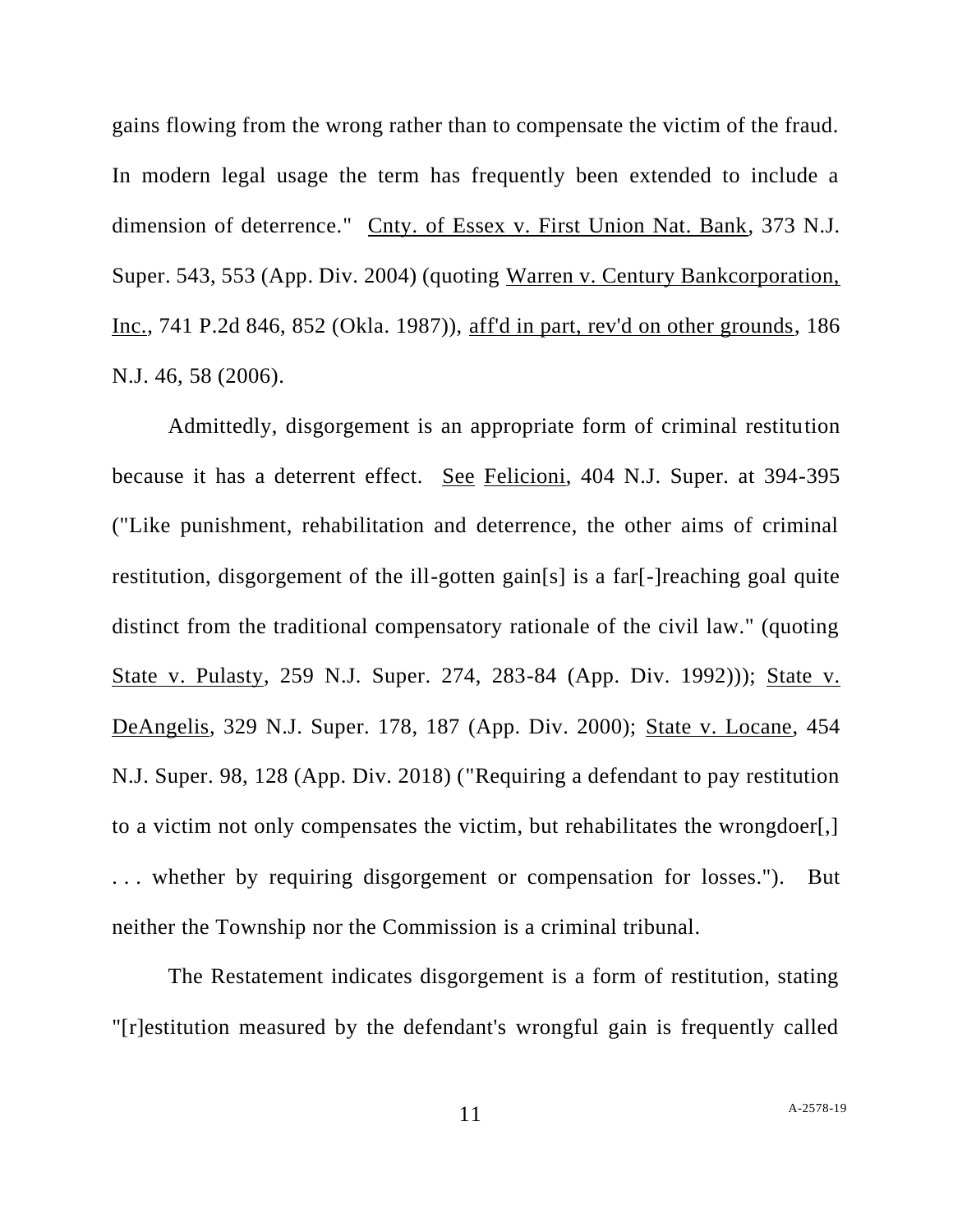'disgorgement.'" Restatement (Third) of Restitution § 51 cmt. a, at 204 (Am.

Law Inst. 2010). As characterized by the Restatement, it is a remedy imposed against "conscious wrongdo[ers] . . . ." Ibid.

Federal law, however, recognizes a distinction between restitution and disgorgement. The Third Circuit has explained:

> In contrast [to disgorgement], a claim for restitution seeks to compensate a plaintiff for a loss, so a financial loss is required to bring such a claim. As the Court of Appeals for the Fifth Circuit has explained, "disgorgement is not precisely restitution. Disgorgement wrests ill-gotten gains from the hands of a wrongdoer. It is an equitable remedy meant to prevent the wrongdoer from enriching himself by his wrongs. Disgorgement does not aim to compensate the victims of the wrongful acts, as restitution does."

> [Edmonson v. Lincoln Nat'l Life Ins. Co., 725 F.3d 406, 415 n.3 (3d Cir. 2013) (quoting S.E.C. v. Huffman, 996 F.2d 800, 802 (5th Cir. 1993)).]

The United States Supreme Court also makes a distinction. See Liu v. SEC, \_\_\_

U.S. \_\_\_, 140 S. Ct. 1936, 1943 (2020) ("While the Court acknowledged that disgorgement was a 'limited form of penalty' insofar as it takes money out of the wrongdoer's hands, it nevertheless compared disgorgement to restitution that simply 'restor[es] the status  $quo[]' \ldots$ ." (quoting Tull v. United States, 481 U.S. 412, 422 (1987))); Kokesh v. SEC, \_\_\_ U.S. \_\_\_, 137 S. Ct. 1635, 1644 (2017) ("Courts have required disgorgement 'regardless of whether the disgorged funds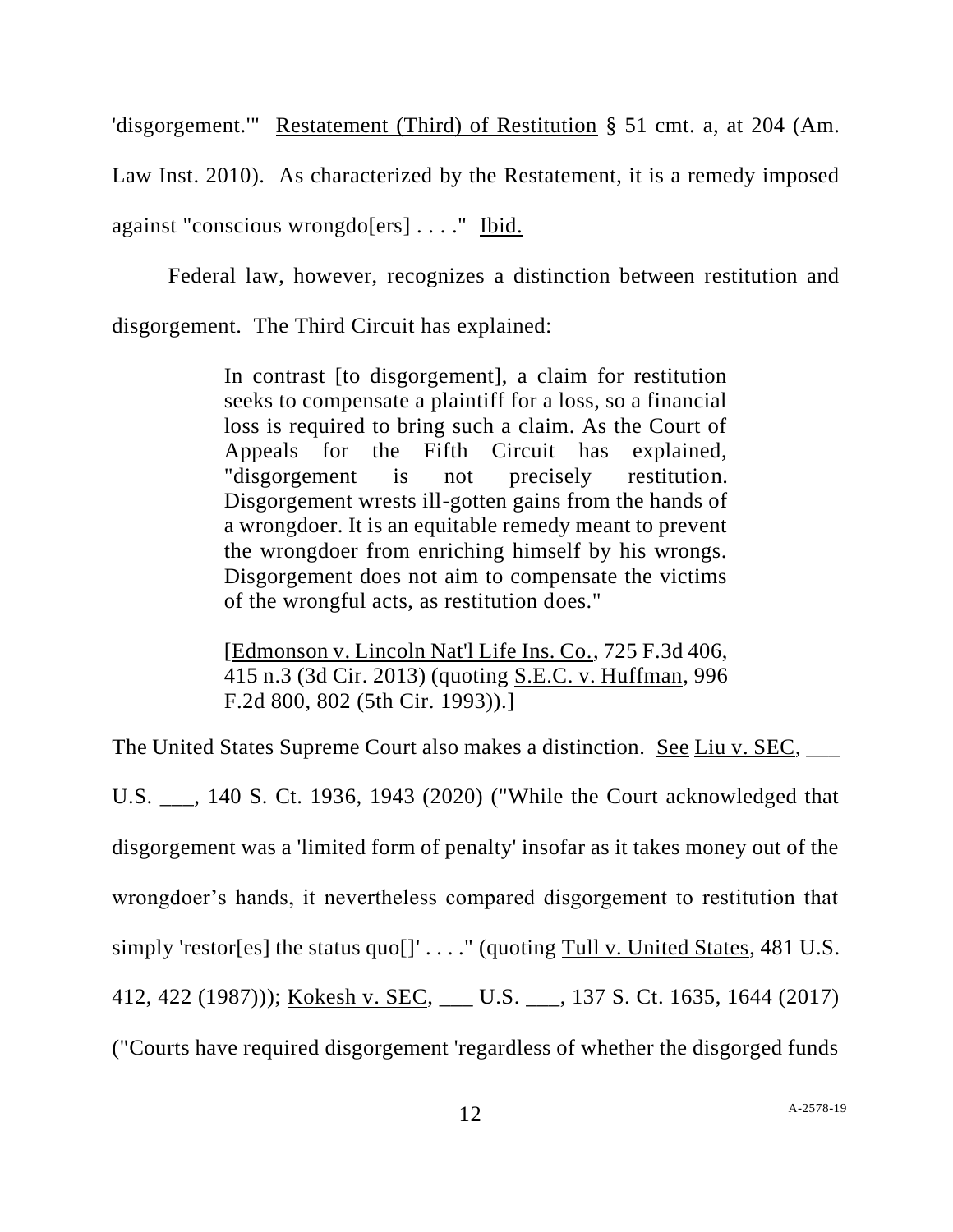will be paid to such investors as restitution." (quoting SEC v. Fischbach Corp., 133 F.3d 170, 176 (2d Cir. 1997))).

New Jersey law tends to categorize disgorgement as a form of restitution—but in this case, disgorgement would be the return of benefits Guzman earned while committing crimes instead of fulfilling his duties as an officer. See Kaye v. Rosefielde, 223 N.J. 218, 231-32 (2015). In other words, disgorgement might be available were the municipality able to establish that Guzman committed crimes while on duty, meaning that he engaged in the improprieties instead of performing his work duties and thereby also falsified his employment records. It has not done so.

The Kaye court held that "[i]n imposing the remedy of disgorgement, depending on the circumstances, a trial court should apportion the employee's compensation, rather than ordering a wholesale disgorgement that may be disproportionate to the misconduct at issue." Kaye, 223 N.J. at 237. As the ALJ noted here, the Township had "not proven that Guzman breached his duty of loyalty for the six-month period of [his] salary it seeks to disgorge; instead, [the Township] relie[d] upon Guzman's plea of guilty to two counts of official misconduct occurring on only two days."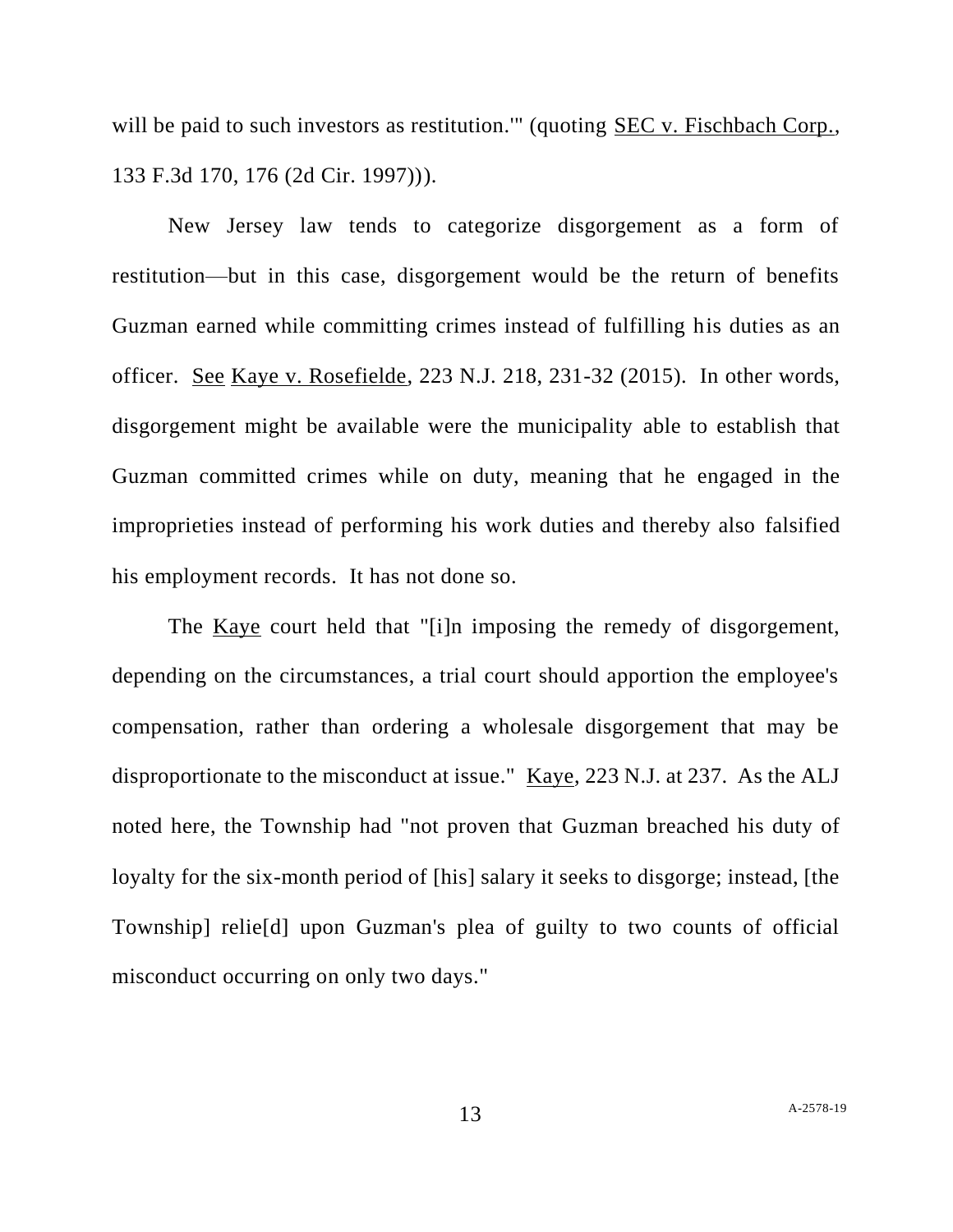In fact, the Township did not introduce any evidence to show what portion of the 1040 hours are reduced by the time in which he committed offenses while on duty. In other words, it did not establish a period where the benefits were , "in effect, unearned." Kaye, 223 N.J. at 233. Unless the Township can carry this theoretical burden, the Commission has no grounds to reduce the benefits. From this record, it does not appear the Township can do so.

The Township's reliance on Kaye for the proposition that disgorgement of past compensation is an available remedy when an employee breaches their duty of loyalty is misplaced. The case did not involve public employment or administrative proceedings—it established only that a court sitting in equity could make disgorgement an available remedy where there is a breach of an employee's fiduciary duty. Kaye, 223 N.J. at 231-32. The case stands for the proposition that "[i]n the array of equitable remedies available to the trial court, one option is the 'disgorgement' of the disloyal employee's past compensation." Ibid. Meanwhile, the Commission, an agency, does not have such discretion. It may only impose discipline consistent with the applicable statutes and regulations. N.J.S.A. 11A:2-20; N.J.S.A. 11A:2-15; N.J.A.C. 4A:2-2.4. Although the Commission interpreted the definition of "restitution" too narrowly, the outcome even under a broader interpretation would have been the